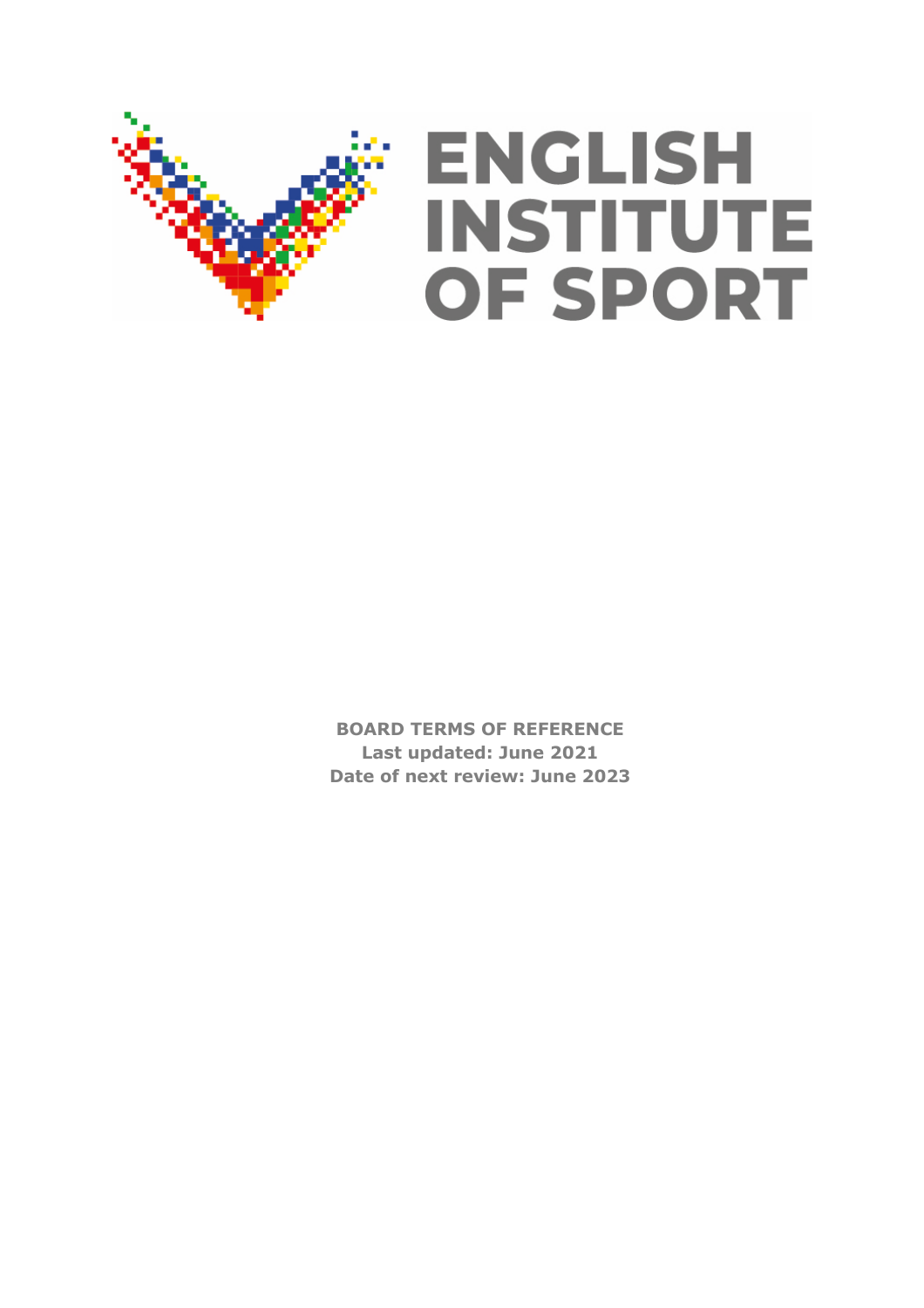# **Role of the Board**

- To provide strategic direction to the EIS and to advise the EIS Senior Leadership Team on strategic planning issues;
- To ensure the EIS is financially managed and resourced appropriately, such activity to include monitoring expenditure and approving budgets, reviewing audit recommendations and approving statutory accounts;
- To develop and facilitate strategic relationships with, and influence, key stakeholders, funders and other external bodies, including government;
- To ensure the EIS has appropriate systems in place to identify and manage risk;
- To ensure the EIS has in place appropriate corporate governance policies and procedures;
- To agree on high-level KPIs and monitor performance against them;
- To approve significant organisational policies, including finance, HR, health and safety, IT, technical and operational;
- To authorise significant contractual commitments;
- To provide advice to EIS officers in relation to significant operational matters raised at Board meetings;
- To appoint the EIS National Director, subject to prior approval from UK Sport.

### **Corporate Structure**

- The EIS is a Company Limited by Guarantee and was incorporated in April 2002.
- UK Sport is its sole member.

# **Board Membership**

- The Board must be comprised of not less than four and not more than twelve directors, one of whom is the Chair;
- UK Sport shall be entitled to appoint three directors to the Board, one of whom shall be appointed as the Chair;
- The Board is responsible for appointing all other directors and the Company Secretary, subject to prior approval from UK Sport;
- The Board must include a minimum of two directors who are also EIS employees;
- At least 25% of the Board shall be Independent Non-Executive Directors with one such Independent Non-Executive Director being appointed as the Senior Non-Executive Director.